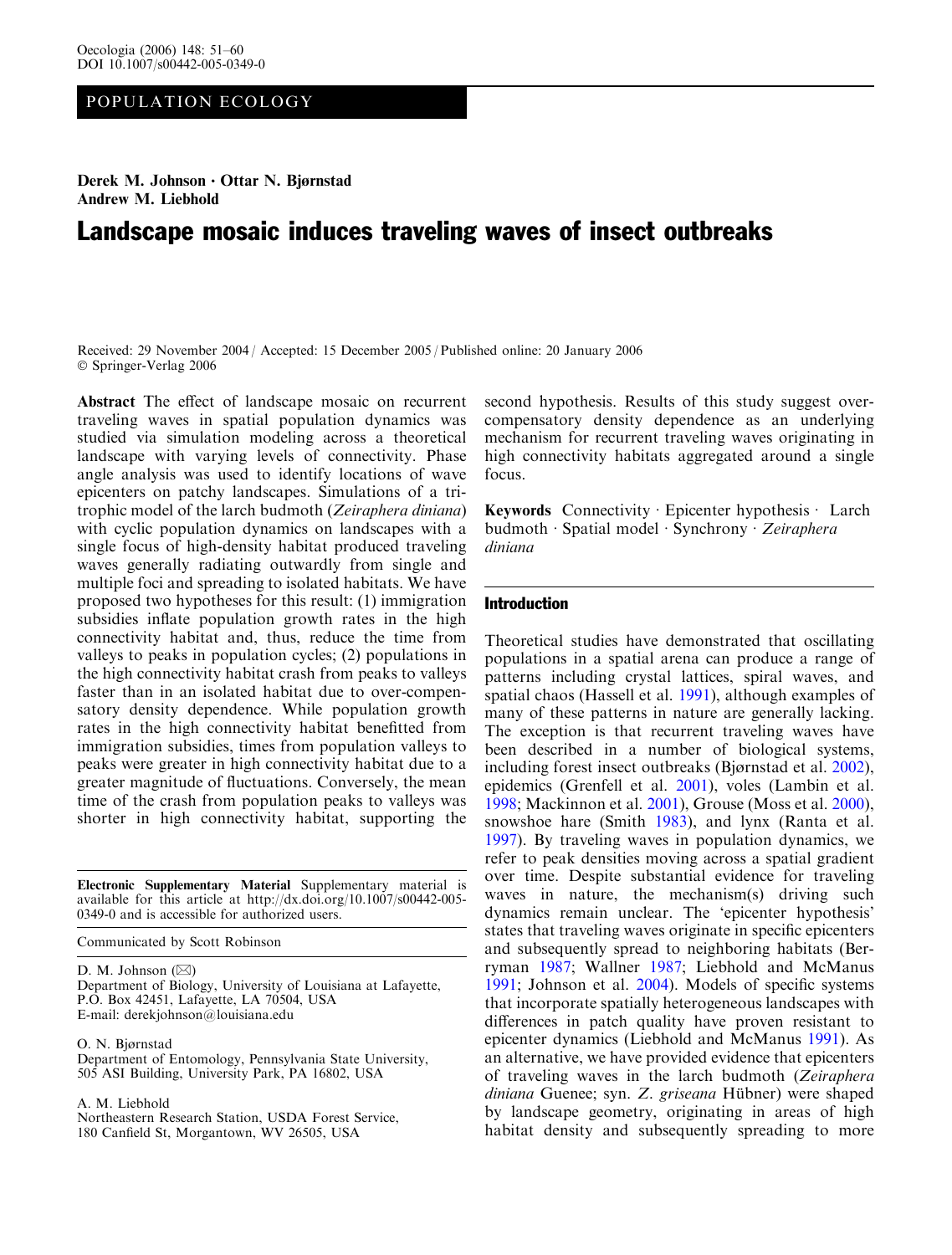peripheral habitats in the European Alps (Johnson et al. [2004](#page-8-0)). Based on this evidence we have proposed that the critical feature of landscape geometry that induces traveling waves is that the high-density habitat has a high connectivity to the neighboring habitat; connectivity being defined as the potential for immigration subsidies to population size (Johnson et al. [2004\)](#page-8-0). However, the demographic mechanism by which habitat geometry produces traveling waves from epicenters remained unclear. We have provided a theoretical model that mimicked the patterns in the data, even with spatially-constant parameters. The epicenter, therefore, must somehow reflect differential immigration and/or emigration rates. In the present study, we conduct a detailed analysis of model dynamics (based on the larch budmoth system) to critically contrast hypotheses for the precise mechanism by which habitat connectivity induces epicenter dynamics.

Recent theoretical studies have shown that landscape geometry can greatly affect outbreak waves. Sherratt et al. ([2002](#page-9-0)) studied how outbreaks may originate at the edges of obstacles to movement. In contrast, Johnson et al. [\(2004](#page-8-0)) showed that historical larch budmoth outbreaks in the Alps originate in epicenters of high connectivity habitat and then subsequently spread to low connectivity habitat. Spatial analysis of 38 year of larch budmoth outbreak records revealed that outbreaks in areas of low connectivity habitat lagged behind those in high connectivity habitat. Identifying the mechanism causing these patterns is difficult because outbreaks often result from highly non-linear reaction-diffusion dynamics involving multiple trophic levels.

To understand the influence of habitat geometry, we need to consider the conditions that are associated with recurrent traveling waves in population dynamics. Three properties are necessary: locally fluctuating populations, phase-locking among locations, and a spatial gradient in phase state. Local population cycles in abundance have been demonstrated in a variety of species across a range of taxa (Bulmer [1974;](#page-8-0) Kendall et al. [1999](#page-8-0); Liebhold and Kamata [2000;](#page-8-0) Hansson [2002](#page-8-0)). Phase-locking refers to the state when the phase differences between multiple locations are fixed; thus, each location exhibits similar temporal fluctuations, but they are not necessarily in synchrony. When locations are phase-locked, but not in perfect synchrony, a variety of theoretical patterns of outbreak spread can emerge including spiral waves and spatial chaos (Hassell et al. [1991\)](#page-8-0). A traveling wave originating at an epicenter, for example, occurs when the temporal lags in phase increase with increasing radial distance from that central location (Johnson et al. [2004](#page-8-0)).

A goal of the study reported here was to elucidate the demographic mechanism(s) responsible for inducing outbreak waves across heterogeneous landscapes with particular reference to cyclic populations. We present two hypotheses for the location of wave epicenters in high connectivity habitat. One hypothesis is that higher immigration into high connectivity habitat results in

faster growth from low population densities. We proposed the following mechanism for this hypothesis; first, that emigration acts as a drain on local population dynamics across the entire landscape (Kean and Barlow [2000\)](#page-8-0). Areas of high-density habitat tend to have high connectivity and thus receive higher immigration subsidies than more isolated habitat. Immigration, in turn, inflates the apparent population growth rates in the high connectivity habitat compared to low connectivity habitat. We define apparent population growth rate as the change in local population size  $(N_{t+1}/N_t)$ , thus, including immigrants and excluding emigrants. Under this hypothesis, it should be expected that areas with the highest apparent population growth rates transition from valleys to peaks faster than those with lower apparent population growth rates. An alternative hypothesis is that populations in high connectivity habitat peak at higher levels, which causes a quicker population crash, thereby shifting the population phase forward and causing traveling waves to originate in epicenters in high connectivity habitat and then subsequently spread to low connectivity habitat. We confront these two hypotheses through spatial simulations of a tri-trophic model specific to the population dynamics of the larch budmoth in the Alps (Turchin [2003](#page-9-0); Johnson et al. [2004\)](#page-8-0).

Lastly, we extend our analyses of traveling waves to landscapes with multiple foci of high-density habitat. We demonstrate that in these more complex patch arrangements, outbreaks still generally spread radially from epicenters in high-density habitat, but with occasional shifts to somewhat directional waves where a traveling wave from one focus overcomes that of another focus.

## Methods

Herein, we apply a tri-trophic model of interacting parasitoids, consumers, and vegetation on theoretical landscapes to explore the underlying mechanism relating connectivity to traveling wave dynamics. The model is based on the larch budmoth system in the Alps and represents both induced defenses in budmoth hosts and the numerical response of budmoth parasitoids (Turchin [2003\)](#page-9-0). Dynamics of this model are consistent with the behavior of larch budmoth populations, exhibiting local cyclical dynamics and, when extended spatially onto a theoretical landscape, exhibiting phase-locking, spatial gradients in phase states, and recurrent outbreak waves in consumer abundance (Johnson et al. [2004](#page-8-0)). Because the larch budmoth is a mobile insect species capable of undirected flight over large geographic areas (Baltensweiler and Rubli [1999\)](#page-8-0), we assume absorbing boundaries; that is, individuals that disperse into unsuitable habitat do not contribute to population growth. In this study, we apply the model to five theoretical landscapes to decipher the underlying mechanism(s) producing the outbreak waves. We compare spatial dynamics and cycle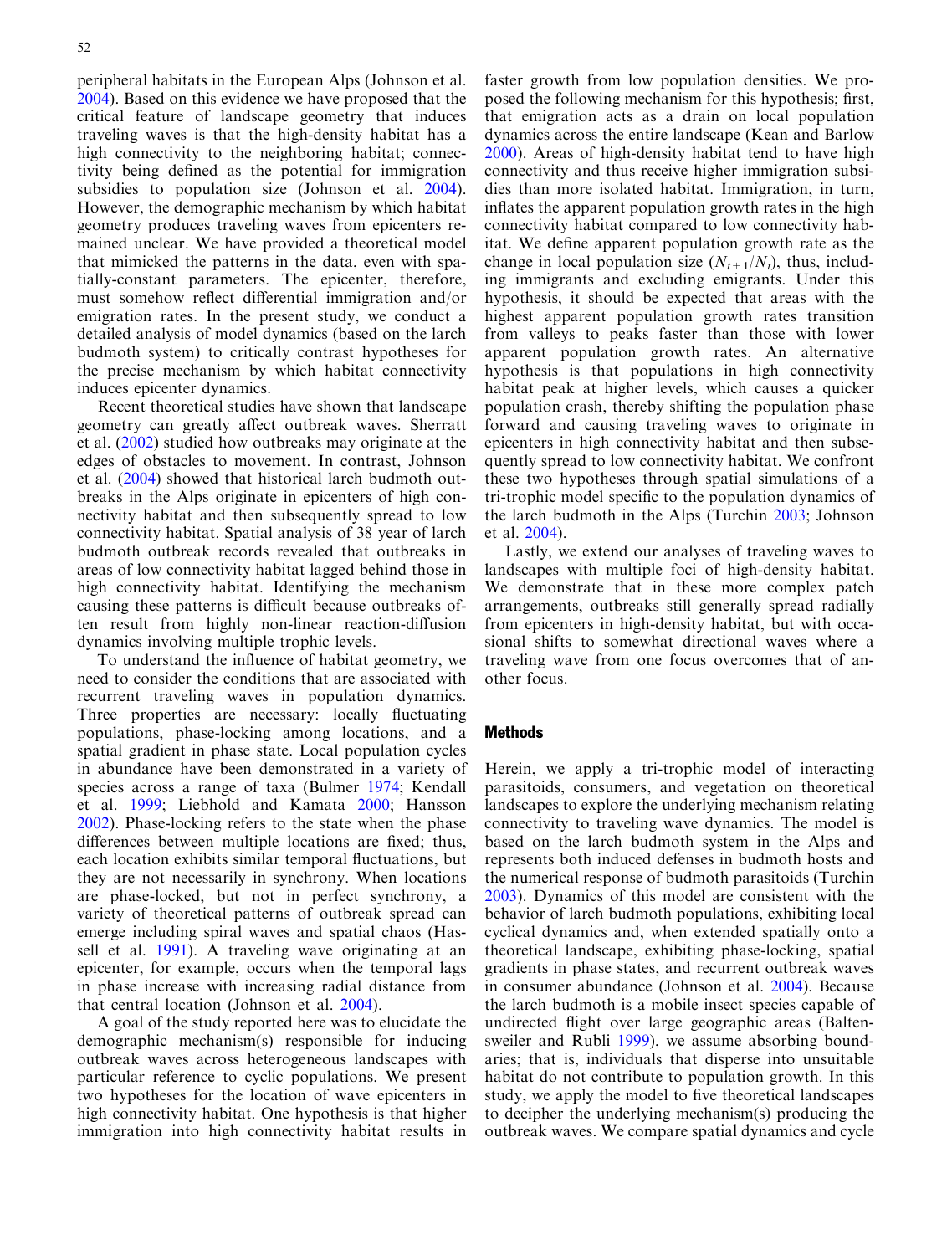periods of the host across a range of host and parasitoid dispersal abilities.

First, to determine the spatial dynamics of the tritrophic model with unvarying levels of connectivity, we ran a model simulation of 1000 time steps on a  $50 \times 50$ patch landscape. Patches were uniformly spaced in a square map lattice. Wavelet phase angle analysis (Grenfell et al. [2001;](#page-8-0) Johnson et al. [2004\)](#page-8-0) (see below for details) was then performed on the interior  $25 \times 25$ patches (625 patches in total), where levels of connectivity were relatively constant, to test for epicenter dynamics across a homogeneous landscape.

We next created five other coupled map lattices with different patterns containing one, two, or four foci of high densities of patches surrounded by lower patch densities. In one landscape, the highest connectivity habitat was in the center of a square landscape. In the second, a single focus was off-center on a square landscape. In the third and fourth landscapes, there were two foci, spatially proximate in one of the landscapes and far apart in the other landscape. In the fifth landscape, four foci were evenly spread across a landscape in a square pattern. The landscapes were created by probabilistically generating either a suitable patch or an unsuitable one in each location based on a decaying probability function of the distance between the given patch and the focus/ foci so as to produce a wide range of connectivity levels. Wavelet phase angle analysis was used to identify outbreak waves and their epicenters of spread in the landscape. Animations of the spatial dynamics were viewed to confirm these wave dynamics. We further compared patch-specific qualities (number of immigrants, maximum apparent population growth rates, and times from cycle valley to peak and vice versa) to levels of connectivity in one of the landscapes to better understand the underlying mechanism causing traveling waves of outbreaks in the larch budmoth. A shorter average time from a valley to peak in high connectivity habitat would indicate that epicenters of traveling waves result from higher apparent population growth rates due to immigration subsidies. On the other hand, if the average time from peak to valley were shorter in high connectivity habitat, this would indicate that epicenters in outbreaks are actually the result of faster crashes in population sizes in high connectivity habitat.

The tri-trophic model was applied to a three-patch system where there were two nearby (high connectivity) patches located at the  $X-Y$  coordinates (0,0) and (10,0) and where the location of a third more isolated (lower connectivity) patch was varied [location coordinates were (5,10), (5,15), (5,20), (5,25), (5,30), (5,35) on an arbitrary scale]. This system was used to determine the effects of connectivity on the phase-locking among the patches and on the phase lag of the isolated patch compared to the two high connectivity patches. Connectivity is defined below. This analysis allowed us to describe the effects of connectivity on the phase angles of population trajectories of each habitat patch and synchrony relationships. The host dispersal parameter was

standardized at  $\alpha_H=10$  and the parasitoid dispersal parameter was arbitrarily set at half that of the host  $(\alpha_{\rm P}=5)$ .

Herein we define relative connectivity  $(\Omega)$  as the fraction of immigrants received by an isolated habitat patch per immigrants received in the most connected patch in the landscape according to the redistribution equation assuming a Gaussian dispersal kernel. The fraction of immigrants was calculated by averaging the fraction of immigrants over the final 100 time steps of the model simulation. Thus, the most connected patch has a relative connectivity equal to one  $(Q=1)$ , and all patches have connectivity values bounded by zero and one.

# The models

We selected a spatial population model that robustly retains limit cycles across a range of connectivity levels: a spatially-extended version of the tri-trophic model for the larch budmoth (parasitoid-herbivore-patch quality: Turchin [2003](#page-9-0); Johnson et al. [2004\)](#page-8-0). The equations for the local dynamics of the moth  $(H)$ , parasitoid  $(P)$ , and habitat quality  $(Q)$  at location I are

 $H^{'}_{i,t+1}$ 

$$
=H_{i,t}\exp\left\{r_0\left(1-\exp\left[-\frac{Q_{i,t}}{\delta}\right]\right)-\frac{r_0}{k}H_{i,t}-\frac{aP_{i,t}}{1+awP_{i,t}}\right\},\tag{1a}
$$

$$
P'_{i,t+1} = H_{i,t} \left\{ 1 - \exp\left[ \frac{-aP_{i,t}}{1 + awP_{i,t}} \right] \right\},
$$
 (1b)

$$
Q_{i,t+1} = (1 - \beta) + \beta Q_{i,t} - \frac{uH_{i,t}}{v + H_{i,t}},
$$
 (1c)

where  $t$  represents time,  $r_0$  is the intrinsic rate of increase of the host,  $\delta$  determines the rate at which growth plateaus,  $k$  is host carrying capacity,  $a$  is the prey saturation parameter, w is a parasitoid mutual interference parameter,  $\beta$  determines the dependence of habitat quality at time  $t+1$  on habitat quality at time t (i.e., when  $\beta=0$  the qualities at the two time steps are independently calculated), and  $u$  and  $v$  are patch quality parameters (Table [1\)](#page-3-0). All parameter values were taken from Turchin ([2003\)](#page-9-0). The prime signs in Eqs. 1a and 1b indicate that these are pre-dispersal host and parasitoid population sizes. Habitat quality  $(Q)$  can be viewed as any habitat feature that affects the vital rates of the host species (for example, in the case of the larch budmoth, the length of the larch needles has been shown to be a good indicator of habitat quality). Low levels of demographic and regional stochasticity were added to the model by varying the values of  $r_0$  for each patch at each time step. In the model simulations, initial population sizes of  $H_I$  and  $P_I$  were randomly generated for each patch from a uniform distribution between 0 and 500, while the initial values of all  $Q_I$  were randomly generated from a uniform distribution between 0 and 1.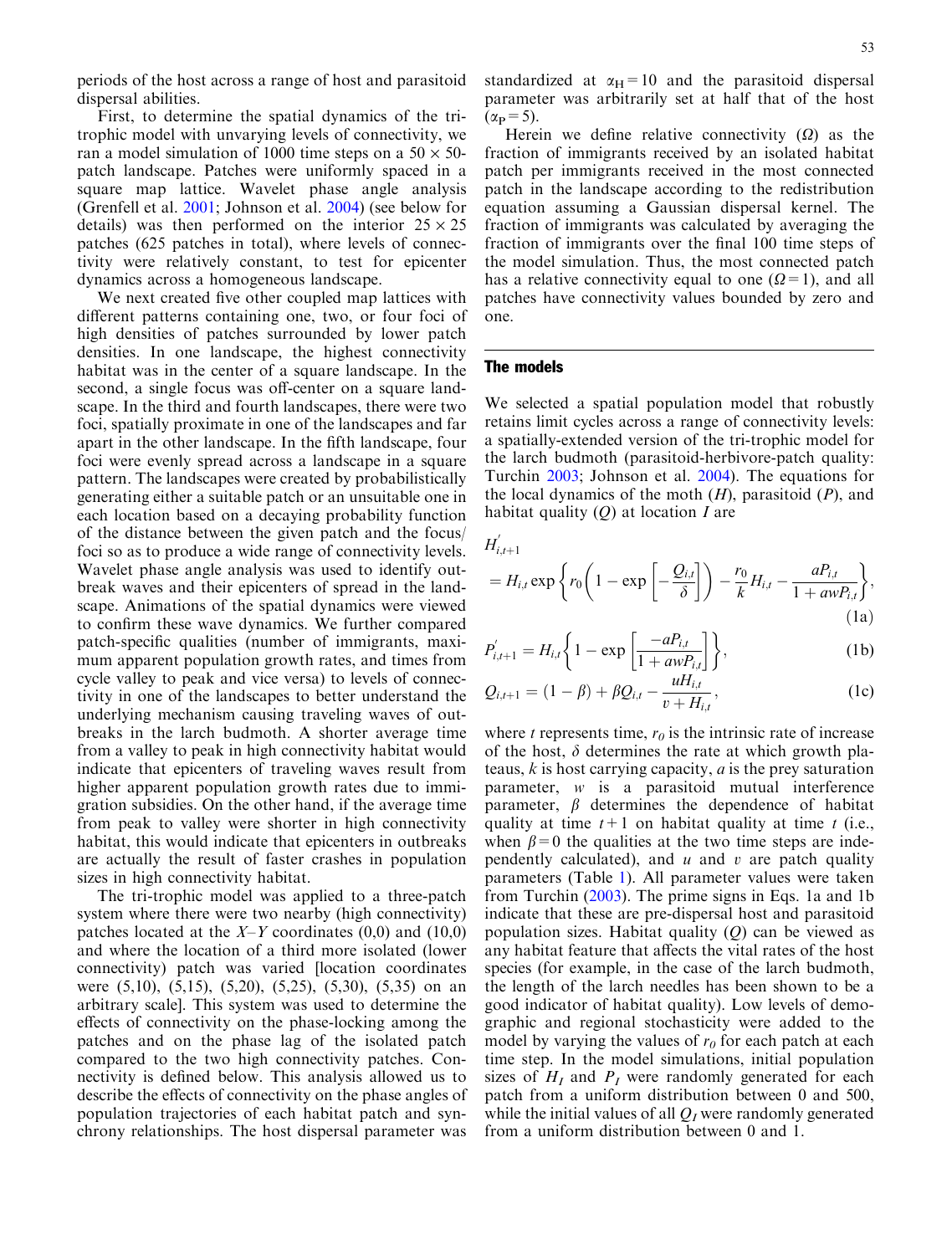<span id="page-3-0"></span>

| Tri-trophic model |
|-------------------|
| 2.5               |
| 250               |
| 2.5               |
| 0.17              |
| 0.5               |
| 0.9               |
| 100               |
| 0.22              |
|                   |

We modeled the dispersal of the hosts and the parasitoids in the tri-trophic model with a two-dimensional Gaussian model with absorbing boundaries,

$$
N_{i,t+1} = \frac{\sum_{j=1}^{n} \exp\left[-N'_{j,t+1}\left(\frac{d_{ij}}{\alpha}\right)^{2}\right]}{C}.
$$
 (2)

The parameter  $N$  is population size of the organism (in the case of the LBM model,  $N$  corresponds to  $H$  in the case of moth dispersal and P in the case of parasitoid dispersal). The parameter  $\alpha$  is the dispersal parameter and  $d$  is the Euclidean distance between patches. The parameter C is the normalization constant so the total proportion of dispersal across suitable and unsuitable habitat sums to one. The Gaussian model was selected because it is an approximation of redistribution based on a random-walk dispersal mode (Okubo [1980\)](#page-8-0). In all simulations on the various landscapes, the dispersal parameters for the hosts and parasitoids in the tri-trophic model were arbitrarily set at  $\alpha_H=10$  and  $\alpha_P=5$ , respectively.

#### Wavelet and phase angle analysis

Wavelet analysis is a method of quantifying the magnitude of periodicity in temporal data across a range of periods based on a given wavelet function (in this case we used the Morlet wavelet function). The dominant period in the system can then be identified and the corresponding complex vector (where each number is composed of a real and an imaginary component) of wavelet decomposition isolated for phase angle analysis. The phase angles (ranging from  $-180$  to  $180^{\circ}$ ) of the dominant period are then calculated from radians, which are represented by the arctangent of the ratio of the imaginary number over the real number. More simply, a population that is at a valley in its cycle has a phase angle of  $-180^\circ$ . As the population size increases to a peak, the phase angle increases to  $0^\circ$ . Then, as the population size decreases to a valley the phase angle increases to 180°, where it switches to  $-180^\circ$  and the cycle is repeated. This procedure was carried out for the population in each habitat patch in this study. We compared phase angles among populations to elucidate the effects of connectivity on spatial dynamics; for example, a population with a phase angle of 0 degrees is peaking before a population with a phase angle of  $-45^{\circ}$ . Thus, the highest phase angle is indicative of the wave epicenter and a gradient of decreasing phase angles is indicative of the direction and speed of traveling waves (Grenfell et al. [2001;](#page-8-0) Johnson et al. [2004\)](#page-8-0).

#### **Results**

A comparison across a range of host and parasitoid dispersal abilities (all combinations of  $\alpha$  values ranging from 1 to 10 at integer intervals for each organism – 100 combinations in all) on a landscape with one focused center (Fig. [1](#page-4-0)a) revealed a number of different patterns of host spatial dynamics (Fig. [2](#page-5-0)a). The predominant dynamic, however, was radial outbreak waves emanating from the areas of high connectivity. Less common, at low host and/or parasitoid dispersal abilities, were waves emanating directionally from low/ medium connectivity habitat at one side of the landscape, across the high connectivity habitat in the center of the landscape, and then into low/medium connectivity habitat on the other side of the landscape. At very low host and parasitoid dispersal abilities, either spiral waves originating in high connectivity habitat, chaotic waves, or radial waves formed depending on the exact parameterization. In a restricted range at high host dispersal ability and low parasitoid dispersal ability, host populations reached equilibrium. Overall, however, cyclical population dynamics was the norm in local dynamics, and radial waves were the most common spatial dynamic (the focus of this study was on radial wave dynamics). Figure [2](#page-5-0)b illustrates the combined effects of host and parasitoid dispersal kernels on the dominant period in the system. High host dispersal ability combined with low parasitoid dispersal ability resulted in the shortest periods (6–7 years), while high dispersal ability of both the host and parasitoid resulted in the longest periods (11–12 years). In general, the dominant period increased with increasing dispersal ability of the parasitoid.

In the three-patch model, as the third patch was increasingly isolated from the two proximate patches, the cycles of the third patch increasingly lagged behind those of the proximate patches, but remained phaselocked at all but the lowest level of connectivity (Fig. [3a](#page-6-0)–f). Thus, the population cycle in the area of low connectivity trailed that in the high connectivity area. At a high connectivity level of 0.78, the number of immigrants into the isolated patch was relatively high, and the three patches were very nearly synchronized with the phase of the isolated patch lagging by approximately  $1^\circ$ . This is a small difference; in a system with 8-year-cycles, a 45° shift in phase angle would translate into a 1-year lag. At connectivity levels of 0.22 and 0.04, the isolated patch lagged averages of approximately  $25^{\circ}$  and  $45^{\circ}$ ,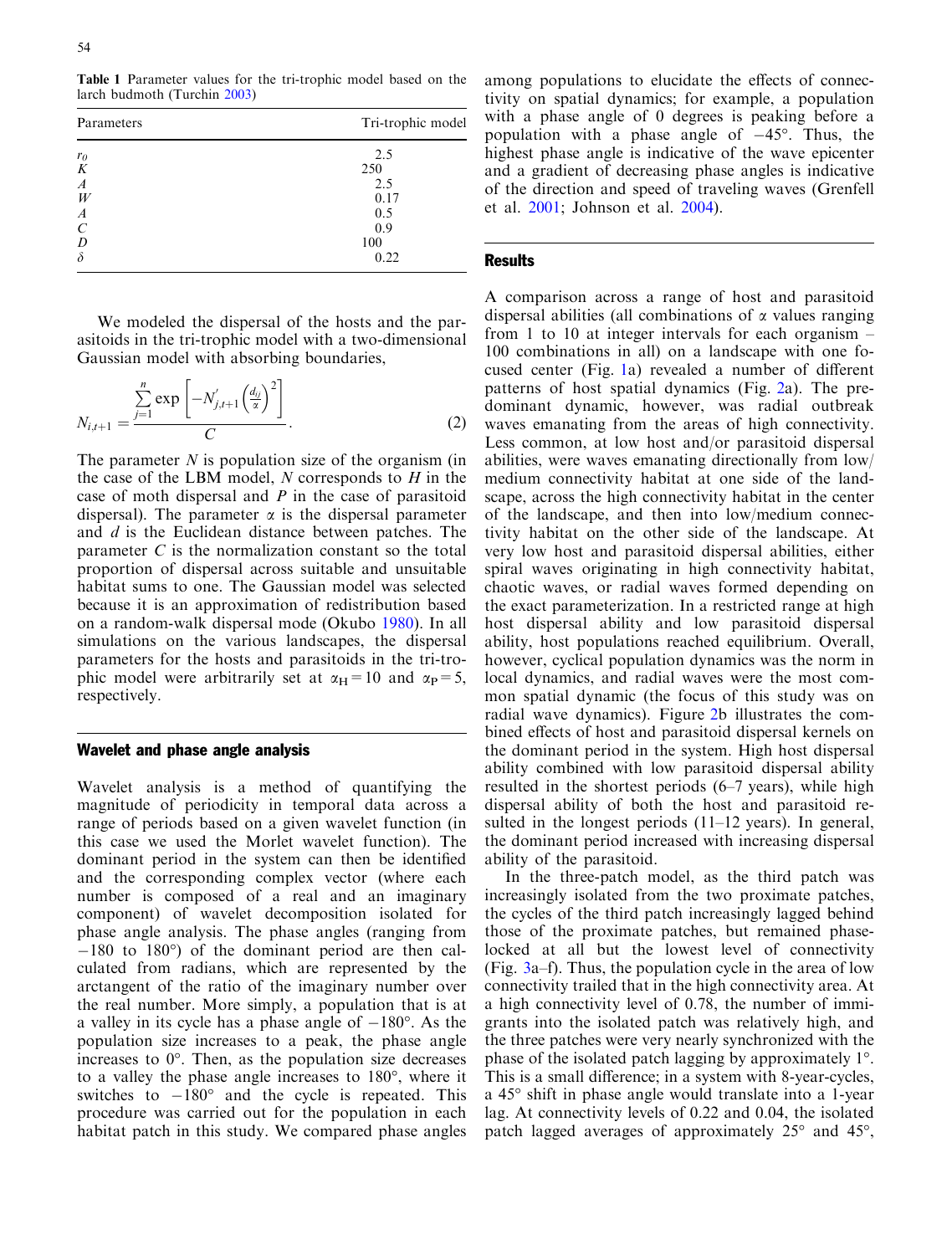<span id="page-4-0"></span>

Fig. 1 a Habitat distribution of theoretical patches on a coupled map lattice with high density in the center and decreasing density outward. b Positive relationship between the mean relative phase angle (over 50 simulations) and connectivity across patches  $(r^2=0.76, n=616, p<0.001)$ . c Relationship between the mean number of immigrants into each patch and connectivity  $(r^2 = 0.99)$ ,

 $n=616$ ,  $p<0.001$ ). d Relationship between mean maximum apparent population (pop) growth rate  $(N_{t+1}/N_t)$ , and connectivity  $(r^2 = 0.96, n = 616, p < 0.001)$ . e Relationship between mean minimum apparent population growth rate and connectivity  $(r^2 = 0.91)$ ,  $n=616$ ,  $p<0.001$ ). f Relationship between variance in population dynamics and connectivity ( $r^2 = 0.92$ ,  $n = 616$ ,  $p < 0.001$ )

respectively. At connectivity levels of 0.004 and 0.0003 the cycles remained phase-locked but in approximate anti-synchrony with the high connectivity patches (lagging approximately 160° and 190°, respectively). Only at a very low connectivity level, 0.00001, did the period of the isolated patch fall out of phase, into a longer period than the two proximate patches. These results illustrate three points: (1) periodic cycles in the isolated habitat increasingly lag as the level of connectivity decreases, (2) very modest levels of inter-patch movement are sufficient to induce phase-locking among the habitat patches, and (3) when isolation is sufficiently high, period length in the isolated patch is greater than in the more connected patches. This simple model illustrates that traveling waves from high to low connectivity habitat in the tritrophic model are robust to a wide range of levels of connectivity.

A simulation of tri-trophic dynamics on habitat with very little variation in connectivity produced only a slight hint of wave dynamics from across the landscape (Fig. [4](#page-6-0)). Instead, all of the 625 patches in the center of the landscape were nearly completely synchronized. The spatial layout of the theoretical landscape of habitat with high levels of variation in connectivity, and a single focus of high connectivity in the center of the landscape,

is shown in Fig. 1a. The mean phase angles of populations simulated on this landscape were positively correlated with level of connectivity (Fig. 1b), indicating a wave traveling from the epicenter in high connectivity habitat. As expected, there was a strong positive relationship between the measure of connectivity and the number of immigrants into a patch (Fig. 1c), thereby reflecting increasing immigration subsidies and suggesting that immigration subsidies shorten the time from population valleys to peaks in low fragmentation habitats. Moreover, areas of high connectivity had higher maximum apparent growth rates (Fig. 1d), which is also consistent with the immigration subsidies hypothesis. However, the alternative mechanism  $-$  that traveling waves result from quicker population crashes in low fragmentation habitat – was supported by the fact that minimum population growth rate was negatively related to the level of connectivity (Fig. 1e). Neither of these results, therefore, are conclusive evidence for either hypothesis because the magnitude of the fluctuation in population densities was greater in high connectivity habitat (Fig. 1f). This means that a greater maximum population growth rate, and a lesser minimum population growth rate, would be required for high connectivity habitat to have the same period as low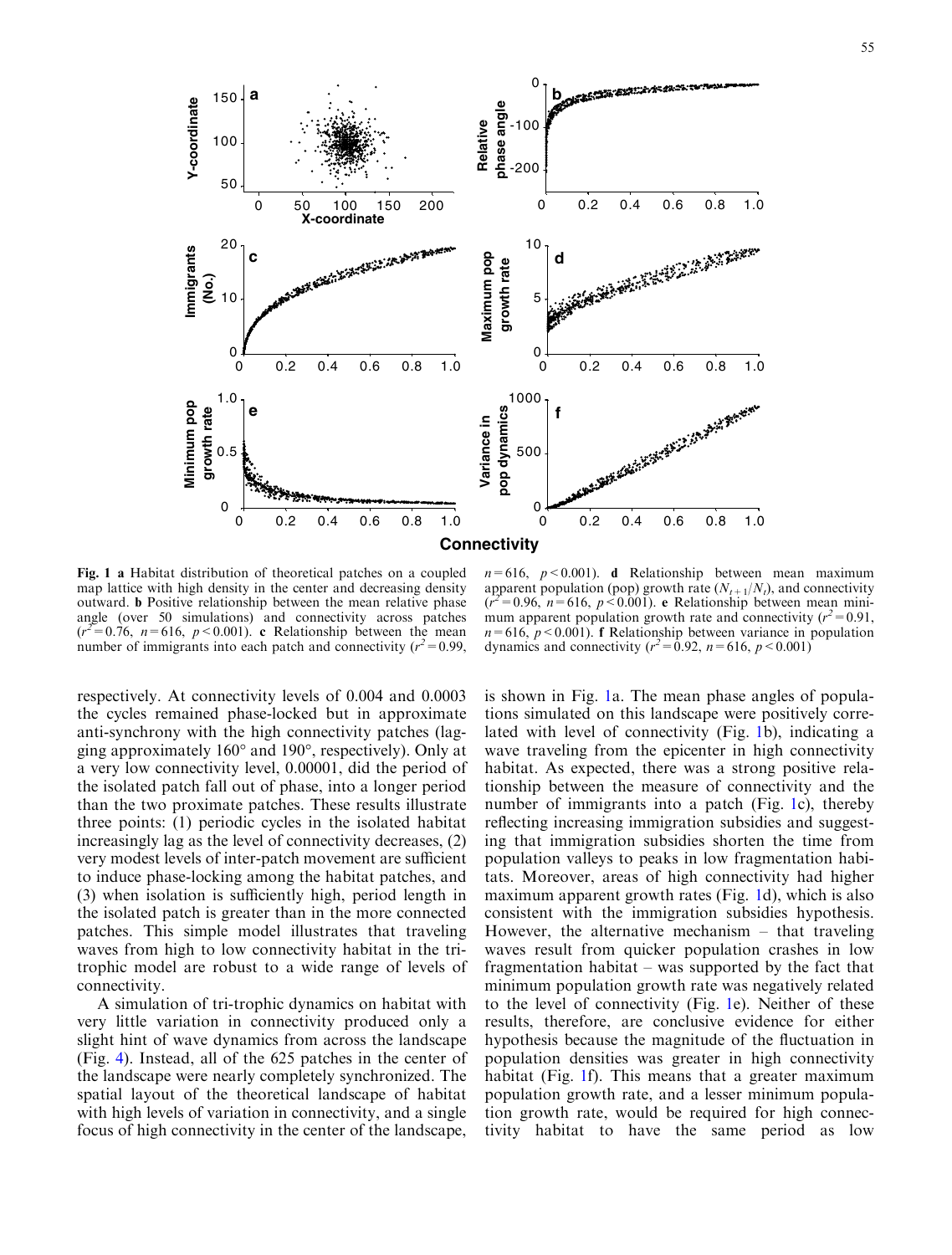<span id="page-5-0"></span>

Fig. 2 a Map of the varying types of spatial dynamics in the simulated tri-trophic model as the dispersal parameters  $\alpha_H$  and  $\alpha_P$ , for the host and parasitoid, respectively, were varied. R Radial waves emanating from the high connectivity habitat, D directional waves moving across the landscape, S spiral waves emanating from the high connectivity habitat,  $C$  chaotic waves,  $E$  host population settled at an equilibrium population size. One hundred combinations of values of  $\alpha_H$  and  $\alpha_P$  were tested (all possible combinations of integer values between 1 and 10 for both the host and the parasitoid). b Contour plot of the dominant periods of the simulated host dynamics at varying host ( $\alpha_H$ ) and parasitoid ( $\alpha_P$ ) dispersal parameters. White 6–7 years, very light gray 7–8 years, light gray 8–9 year, medium gray 9–10 years, dark gray 10– 11 years, black 11–12 years

connectivity habitat. A detailed examination of the population oscillations revealed that the time from population valleys to peaks was greater in high connectivity habitat (Fig. [5](#page-7-0)a), thus, immigration subsidies are not sufficient to shorten a period length in high connectivity habitat. In contrast, time from population peaks to valleys was quicker in high connectivity habitat (Fig. [5](#page-7-0)b), a result which supports the second hypothesized mechanism: traveling waves result from quicker population crashes in high connectivity habitat. Note that because all populations in this model simulation were phase-locked (that is, all periods were the same length), a quicker time from a peak to a valley necessitates a compensatory slower time from a valley to a peak, and vice versa.

In the landscapes with both one central focus and an off-center focus [Electronic Supplementary Material (ESM): Animation A and B], outbreak waves radiated

from the high-density habitat. However, the relationship between connectivity and mean phase angle in the landscape with two spatially proximate foci (ESM: Animation C) was more complex and temporally variable. While the dominant dynamic was traveling waves radiating from the high-density habitat around each focus, the traveling waves from one focus sometimes dominated the other focus, and epicenters sometimes shifted to moderate density habitat, causing somewhat directional waves. In the landscape with two spatially distant foci (ESM: Animation D), radial waves consistently emanated from each focus, and the outbreaks around each focus remained somewhat in synchrony. Lastly, on a landscape with four evenly dispersed foci of high-density habitat (ESM: Animation E), traveling waves radiated outwardly from all of the foci, but not always in synchrony with the outbreaks in patches around the other foci.

# **Discussion**

In a previous study, we presented empirical (from historical records of larch budmoth outbreaks) and theoretical evidence that epicenters of traveling population waves were located in areas of high connectivity and that waves subsequently spread to more isolated areas (Johnson et al. [2004\)](#page-8-0). In the present study, we investigated this general pattern with a tri-trophic model specific to the larch budmoth. We showed that patches of habitat remained phase-locked, a prerequisite for recurrent traveling waves, at all but very low levels of connectivity. Finally, on landscapes with a single focus of high-density habitat, recurrent traveling waves emanating from high-density (high connectivity) habitat were robust across most of a range of both host and parasitoid dispersal abilities. These results suggest that epicenter dynamics from high to low connectivity habitat may be predicted for many naturally cycling populations. In fact, we know of two other population systems with qualitatively similar spatial dynamics. Cycles of the Canada lynx were reported to first peak near west central Canada with peaks in the extreme locations of the country lagging 2–4 years behind more centrally located areas (Smith and Davis [1981](#page-9-0)). Likewise, traveling waves of the Red Grouse in northern Scotland originated in the center of suitable moorland habitat and subsequently spread to margins where moorland bordered unsuitable habitat (Moss et al. [2000\)](#page-8-0).

One goal of this study was to reveal the mechanism underlying the previous empirical observation of traveling waves in spatial population dynamics from high to low connectivity habitat. We proposed here two possible mechanisms: (1) that immigration subsidies in high connectivity habitat inflate population growth rates and, thus, reduce the time from valleys to peaks in cyclical population dynamics and (2) that populations in high connectivity habitat crash from peaks to valleys quicker than in more isolated habitat. Our simulations did not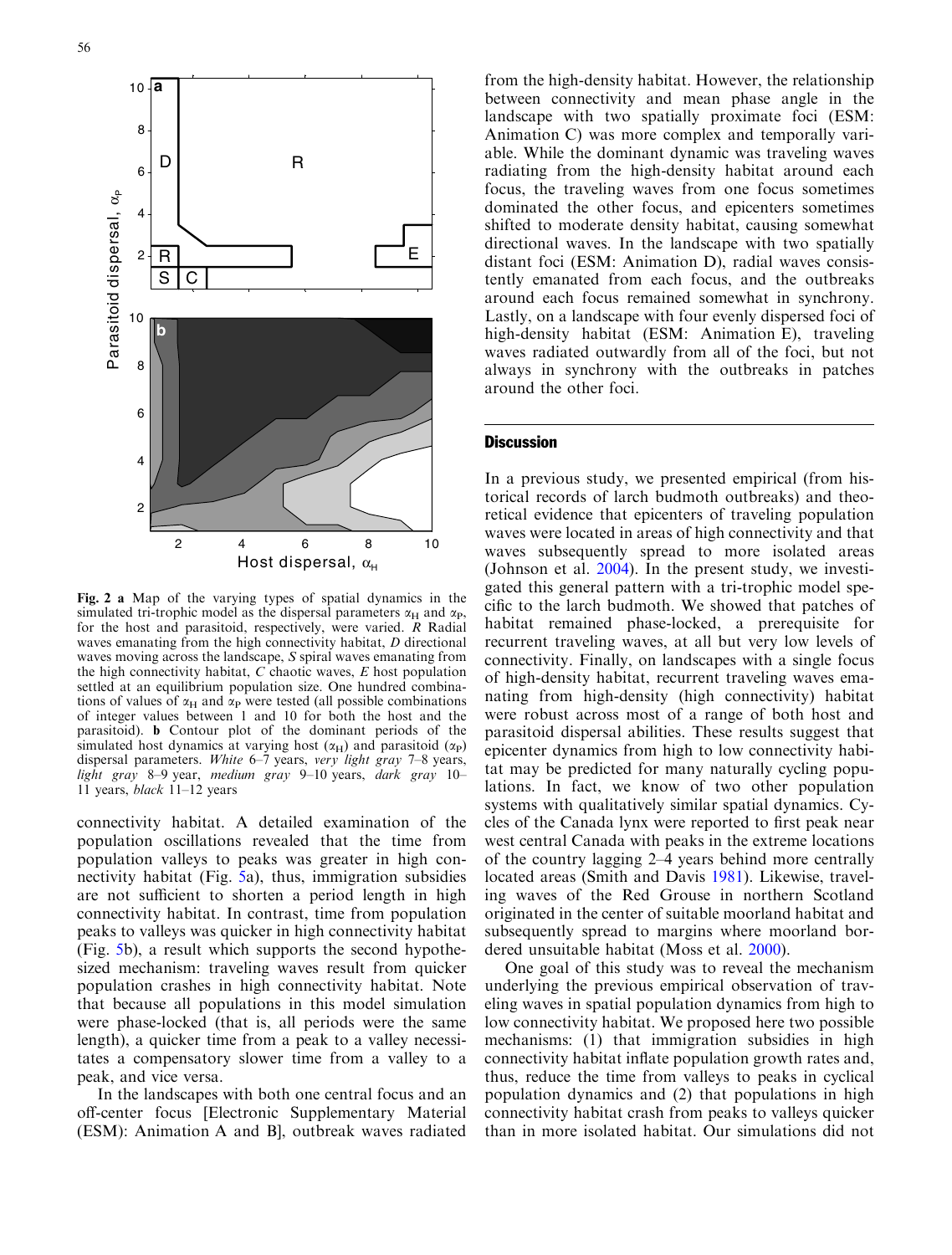<span id="page-6-0"></span>Fig. 3 The relationship between relative phase angle of the isolated patch compared to the two well-connected patches  $(Q=1.00)$  across a range of levels of lesser connectivity. The symbol  $\Omega$  is a measure of connectivity relative to the most highly connected patches. Time step is an arbitrary time unit over which the model was repeatedly iterated



support the first hypothesis because, while immigration subsidies did inflate population growth rates in high connectivity habitat, the inflation was not sufficient to reduce the time from valleys to peaks. In fact, because high connectivity habitat had much greater variances in population sizes, times from population valleys to peaks were actually greater than in isolated habitat. Instead we found support for the second hypothesis, that popula-



Fig. 4 Relationship between relative phase angle and the relative connectivity of 625 patches embedded in a uniformly spaced  $50 \times 50$  patch matrix

tions crashed more quickly in high connectivity habitats. Minimum apparent population growth rates were smallest in high connectivity habitats, in accordance with the second hypothesis. This stronger population crash in high connectivity habitat is likely to be tied to over-compensatory density dependence.

From these results, we can generate testable predictions about the nature of population dynamics across a landscape. First, when traveling waves are present in a cyclic system, we predict that one will find a gradient in minimum  $\lambda$ 's  $(H_{t+1}/H_t)$  (during the decrease phase of a cycle) where populations at the beginning of a wave would have the smallest minimum  $\lambda$ 's while those at the end of the wave would have the largest minimum  $\lambda$ 's. On the other hand, in cyclic systems with no evidence of traveling waves, one would expect to find no spatial gradient in minimum  $\lambda$ 's among declining populations. Our model suggests that the minimum  $\lambda$  of a habitat is negatively associated with the level of habitat connectivity; thereby causing waves radiating from high connectivity habitat. A recent study of the larch budmoth found this traveling wave-connectivity relationship (Johnson et al. [2004](#page-8-0)). Whether this hypothesis conforms to other population systems remains to be empirically tested.

Previous theoretical analyses have demonstrated traveling waves spreading outward from the edges of obstacles in an otherwise homogeneous landscape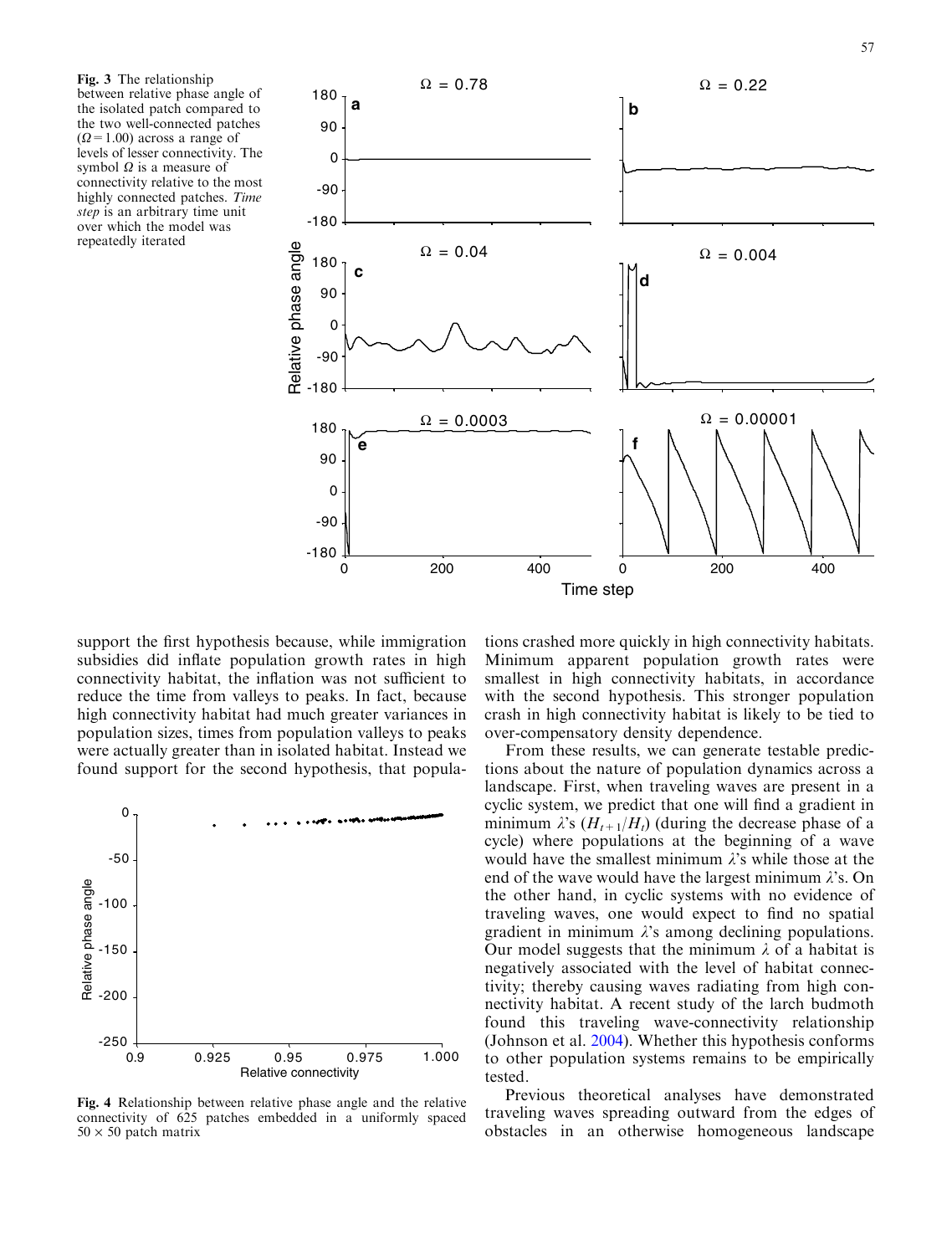<span id="page-7-0"></span>

Fig. 5 a Relationship between the mean time period from a valley to a peak in population cycles and connectivity  $(r^2 = 0.85, n = 616)$ ,  $p < 0.001$ ). **b** Relationship between the mean time period from a peak to a valley in population cycles and connectivity  $(r^2 = 0.85)$ ,  $n=616, p<0.001$ 

(Sherratt et al. [2002,](#page-9-0) [2003](#page-8-0)). In these models, the boundaries between suitable habitat and the obstacles had 'zero flux' conditions, which means that individuals dispersing into the unsuitable habitat did not reproduce and effectively died (analogous to the absorbing boundary condition in the present study). The results of Sherratt et al. [\(2002,](#page-9-0) [2003](#page-8-0)), however, are in apparent contrast to the results of the present study for the following reason. In the Sherratt et al. ([2002,](#page-9-0) [2003\)](#page-8-0) models, there was no emigration from the obstacles so that habitat at the edge of the obstacle received lower immigration subsidies than habitat away from the obstacle; yet traveling waves emanated from these habitats with relatively low connectivities. In the present study, outbreak waves emanated from the habitat with a single focus of high connectivity to the lower connectivity habitat, and empirical data on waves of larch budmoth outbreaks supported this result (Johnson et al. [2004](#page-8-0)). However, we did not specifically investigate the effects of landscape obstacles on spatial dynamics. Thus, the apparent conflict between our results and those of Sherratt et al. ([2002](#page-9-0), [2003](#page-8-0)) may be due to specific effects of landscape obstacles on spatial dynamics, independent of connectivity effects, or due to differences in local dynamics specified in the models. Moreover, our results suggest some variation in wave patterns when there are multiple foci of high-density habitat – most commonly outwardly radiating waves – but also somewhat directional waves. It is clear that more analyses are necessary

to understand the complex spatiotemporal patterns in these more complex landscapes.

The effect of variation in habitat connectivity on spatial population dynamics has important implications for dynamics on fragmented landscapes. Habitat fragmentation refers to the isolation of patches of suitable habitat in a matrix of unsuitable habitat. Whether habitat fragmentation is natural or human-induced, it can have a number of significant effects on population dynamics, including lowering population densities (Andrén [1994](#page-8-0); Fitzgibbon [1997](#page-8-0); Davies and Margules [1998;](#page-8-0) Didham et al. [1998\)](#page-8-0), increasing population densities (Cappuccino and Martin [1997;](#page-8-0) Dooley and Bowers [1998;](#page-8-0) Lecomte et al. [2004](#page-8-0)), increasing population fluctuations (Fitzgibbon [1997;](#page-8-0) Lecomte et al. [2004\)](#page-8-0), increasing local extinction probabilities (Hames et al. [2001](#page-8-0); Lecomte et al. [2004](#page-8-0)), decreasing local colonization probabilities (Hames et al. [2001\)](#page-8-0), reducing gene flow (Bacles et al. [2004\)](#page-8-0), and decreasing genetic variation (Young et al. [1993](#page-9-0)). On a regional scale, metapopulation theory makes the prediction that organisms living in highly fragmented habitats are more prone to regional extinction than those in wellconnected habitats (Thomas and Harrison [1992;](#page-9-0) Hanski and Ovaskainen [2000\)](#page-8-0), resulting in lower species diversity in highly fragmented habitats (Ferraz et al. [2003\)](#page-8-0). Habitat fragmentation has also been shown to influence population processes during biological invasions by altering the speed by which populations expand into new areas (Shigesada et al. [1986;](#page-9-0) Kinezaki et al. [2003](#page-8-0)). Despite this wealth of knowledge on how habitat heterogeneity influences various population processes, little is known about its influences on the dynamics of resource-consumer populations. Roland ([1993](#page-8-0)) reported that outbreaks of tent caterpillars (Malacosoma distria) were more pronounced in areas of high forest fragmentation and argued that this relationship was caused by decreased parasitoid effectiveness in fragmented habitats (Roland and Taylor [1997\)](#page-8-0). However, relatively little is know about how geographical variation in habitat fragmentation affects the spatial dynamics of populations. The present study suggests that variation in fragmentation across a landscape can induce epicenter dynamics and traveling waves from areas with low levels of fragmentation in cyclic populations. This provides a foundation from which one can generate hypotheses about the effects of habitat fragmentation on spatial population dynamics.

Outbreaks of herbivorous insects can have dramatic effects on forests, causing defoliation over large geographical areas, and this may lead to decreased tree growth and/or tree mortality which may trigger a multitude of other ecological effects (Myers [1993](#page-8-0); Lovett et al. [2002](#page-8-0)). There is a general trend of increased impacts on forests with increasing frequencies and duration of outbreaks, thus illustrating the importance of understanding the causes of outbreak durations. Interestingly, outbreak frequencies of the tent caterpillar in North America were found to be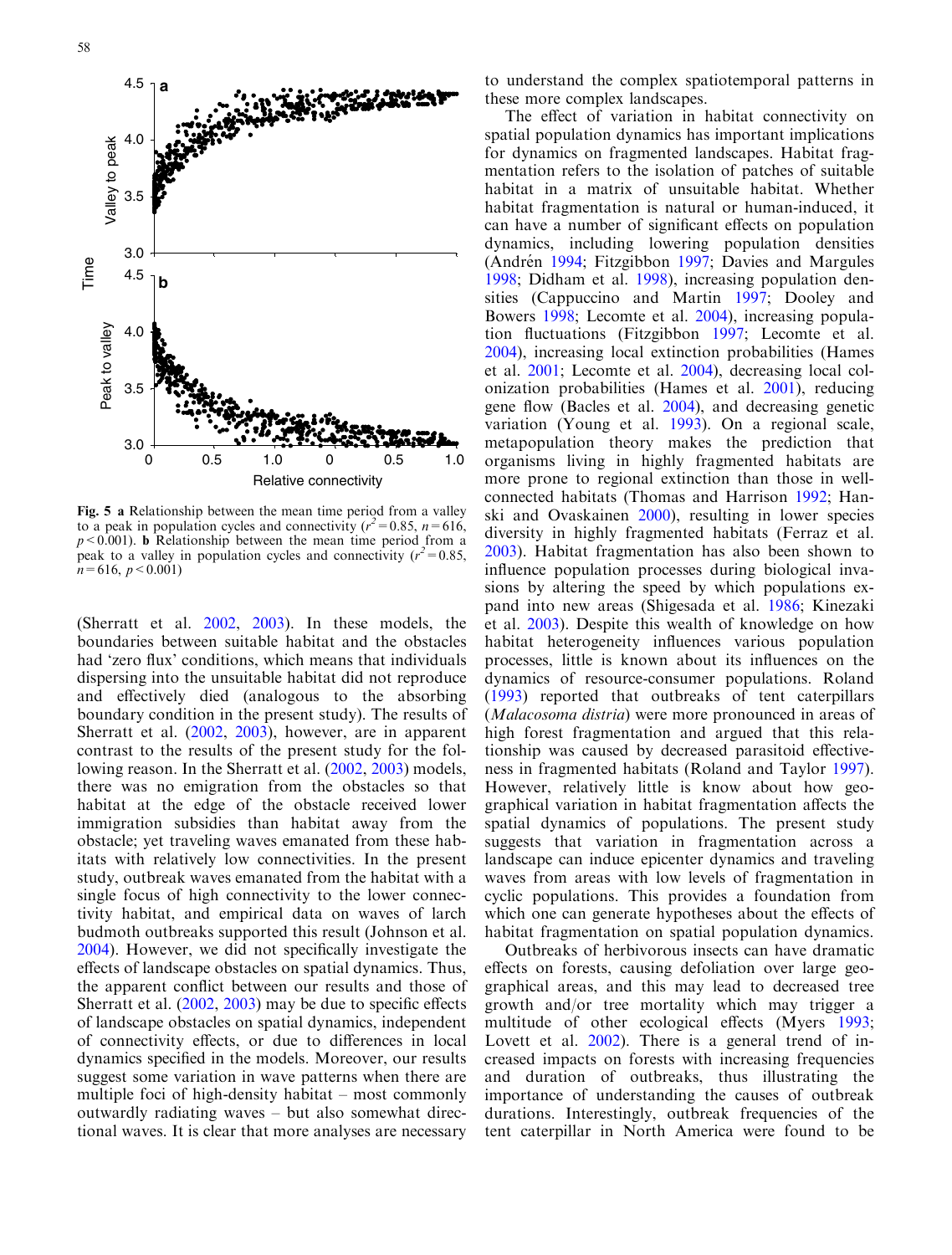<span id="page-8-0"></span>greater in high fragmentation habitats than in low fragmentation habitats (Roland 1993). Results from the present study are contradictory with respect to the tent caterpillar finding because when the level of fragmentation surpassed an upper threshold the populations in highly fragmented habitat fell into a longer period than those in less fragmented habitats; consequently, outbreaks were less frequent in high fragmentation (low connectivity) habitat.

Outbreak waves of population dynamics have been demonstrated in numerous organisms, but their causes have remained elusive to ecologists. We have presented evidence here that recurrent traveling waves can originate in epicenters in low fragmentation habitat under certain conditions. When there are multiple areas of low fragmentation, however, the spatial dynamics can vary temporally between radiating and directional waves. As habitat fragmentation is pervasive in both natural and human-altered landscapes, the results of this analysis could have wide-ranging implications. In highly mobile outbreaking forest pests – such as the larch budmoth, for example – focusing outbreak control efforts on the epicenters may disrupt the wave of outbreak to adjacent habitat. In addition, we have demonstrated that traveling waves persist across a wide range of levels of connectivity. Thus, for species of conservation concern, preserving high-density habitat may insure the persistence of naturally occurring traveling waves across varying levels of connectivity. Both the theoretical evidence presented here and the analytical data of Johnson et al. (2004) indicate an association between connectivity and traveling waves emanating from epicenters. Further analyses of the spatial dynamics of oscillatory populations of other species are needed to determine the ubiquity of this association.

Acknowledgements This work was supported by United States Department of Agriculture National Research Initiative Grant No. 2002-35302-12656.

#### References

- Andrén H (1994) Effects of habitat fragmentation on birds and mammals in landscapes with different proportions of suitable habitat: a review. Oikos 71:355-366
- Bacles CFE, Lowe AJ, Ennos RA (2004) Genetic effects of chronic habitat fragmentation on tree species: the case of Sorbus aucuparia in a deforested Scottish landscape. Mol Ecol 13:573–584
- Baltensweiler W, Rubli D (1999) Dispersal: an important driving force of the cyclic population dynamics of the larch bud moth, Zeiraperadiniana Gn. For Snow Landscape Res 74:1–153
- Berryman AA (1987) The theory and classification of outbreaks. In: Barbosa P, Schultz JC (eds) Insect outbreaks. Academic, San Diego, pp 3–30
- Bjørnstad ON, Peltonen M, Liebhold AM, Baltensweiler W (2002) Waves of larch budmoth outbreaks in the European Alps. Science 298:1020–1023
- Bulmer MG (1974) A statistical analysis of the 10-year cycle in Canada. J Anim Ecol 43:701–718
- Cappuccino N, Martin M-A (1997) The birch tube-maker Acrobasis betulellain a fragmented habitat: the importance of patch isolation and edges. Oecologia 110:69–76
- Davies KF, Margules CR (1998) Effects of habitat fragmentation on carabid beetles: experimental evidence. J Anim Ecol 67:460– 471
- Didham RK, Hammond PM, Lawton JH, Eggleton P, Stork NE (1998) Beetle species responses to tropical forest fragmentation. Ecol Monogr 68:295–323
- Dooley JLJ, Bowers MA (1998) Demographic responses to habitat fragmentation: experimental tests at the landscape and patch scale. Ecology 79:969–980
- Ferraz G, Russell GJ, Stouffer PC, Bierregaard RO, Pimm SL, Lovejoy TE (2003) Rates of species loss from Amazonian forest fragments. Proc Natl Acad Sci USA 100:14069–14073
- Fitzgibbon CD (1997) Small mammals in farm woodlands: the effects of habitat, isolation and surrounding land-use patterns. J Appl Ecol 34:530–539
- Grenfell BT, Bjørnstad ON, Kappey J (2001) Travelling waves and spatial hierarchies in measles epidemics. Nature 414:716–723
- Hames RS, Rosenberg KV, Lowe JD, Dhondt AA (2001) Site reoccupation in fragmented landscapes: testing predictions of metapopulation theory. J Anim Ecol 70:182–190
- Hanski I, Ovaskainen O (2000) The metapopulation capacity of a fragmented landscape. Nature 404:755–758
- Hansson L (2002) Cycles and travelling waves in rodent dynamics: a comparison. Acta Theriol 47:9–22
- Hassell MP, Comins HN, May RM (1991) Spatial structure and chaos in insect population dynamics. Nature 353:255–258
- Johnson DM, Bjørnstad ON, Leibhold AM (2004) Landscape geometry and traveling waves in the larch budmoth. Ecol Lett 7:967–974
- Kean JM, Barlow ND (2000) Effects of dispersal on local population increase. Ecol Lett 3:479–482
- Kendall BE et al. (1999) Why do populations cycle? A synthesis of statistical and mechanistic modeling approaches. Ecology 80:1789–1805
- Kinezaki N, Kawasaki K, Takasu F, Shigesada N (2003) Modeling biological invasions into periodically fragmented environments. Theor Popul Biol 64:291–302
- Lambin X, Elston DA, Petty SJ, MacKinnon JL (1998) Spatial asynchrony and periodic travelling waves in cyclic populations of field voles. Proc R Soc London Ser B Biol Sci 265:1491–1496
- Lecomte J, Boudjemadi K, Sarrazin F, Cally K, Clobert J (2004) Connectivity and homogenisation of population sizes: an experimental approach in Lacerta vivipara. J Anim Ecol 73:179–189
- Liebhold A, Kamata N (2000) Are population cycles and spatial synchrony universal characteristics of forest insect populations? Popul Ecol 42:205–209
- Liebhold AM, McManus ML (1991) Does larval dispersal cause the expansion of gypsy moth outbreaks. North J Appl For 8:95–98
- Lovett GM, Christenson LM, Groffman PM, Jones CG, Hart JE, Mitchell MJ (2002) Insect defoliation and nitrogen cycling in forests. Bioscience 52:335–341
- Mackinnon JL, Petty SJ, Elston DA, Thomas CJ, Sherratt TN, Lambin X (2001) Scale invariant spatio-temporal patterns of field vole density. J Anim Ecol 70:101–111
- Moss R, Elston DA, Watson A (2000) Spatial asynchrony and demographic traveling waves during Red Grouse population cycles. Ecology 81:981–989
- Myers JH (1993) Population outbreaks in forest Lepidoptera. Am Sci 81:240–251
- Okubo A (1980) Diffusion and ecological problems: mathematical models. Springer, Berlin Heidelberg New York
- Ranta E, Kaitala V, Lindström J (1997) Dynamics of Canadian lynx populations in space and time. Ecography 20:454–460
- Roland J (1993) Large-scale forest fragmentation increases the duration of tent caterpillar outbreak. Oecologia 93:25–30
- Roland J, Taylor PD (1997) Insect parasitoid species respond to forest structure at different spatial scales. Nature 386:710–713
- Sherratt JA, Lambin X, Sherratt TN (2003) The effects of the size and shape of landscape features on the formation of traveling waves in cyclic populations. Am Nat 162:503–513